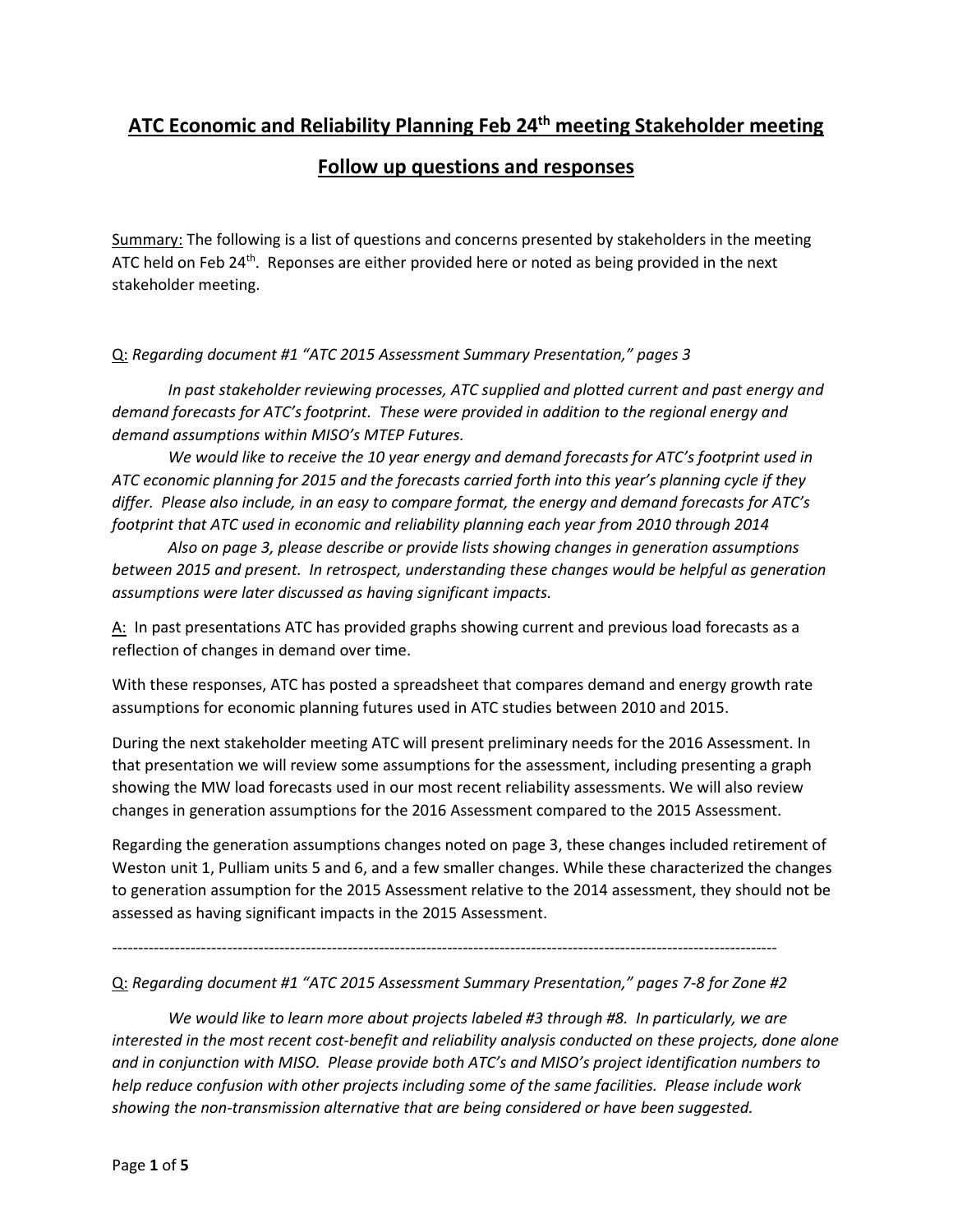Q: *I am particularly interested in tracking projects #3 through #8 in area 2. And how non-transmission alternatives, such as distributed generation, energy efficiency, and the like are being evaluated as solutions for the Upper Peninsula's energy needs.* 

Q: *I'm writing to ask to be added to ATC's stakeholder meeting email notification list, and am particularly interested in meetings regarding projects 3-8 in ATC's Area #2.* 

A: ATC is always glad to include interested stakeholders regarding open and transparent planning processes. Specifically regarding projects 3-8 in the 2015 Assessment Summary presentation, ATC does not have specific project identification numbers for these projects.

For the projects ATC has submitted to MISO's MTEP process, the MTEP Project and Facility ID Numbers are listed below:

| <b>Project Name</b>                            | <b>ATC Status</b>    | <b>In-Service Year</b> | <b>MTEP</b><br><b>PRJ ID</b> | <b>MTEP</b><br><b>Facility ID</b> |
|------------------------------------------------|----------------------|------------------------|------------------------------|-----------------------------------|
| Plains-National 138-kV project                 | Provisional          | 2020                   | 8071                         | 20389                             |
| Plains 345/138-kV project                      | Provisional          | 2020                   | 8073                         | 20391,<br>20392                   |
| Plains-Arnold 138-kV project                   | Provisional          | 2020                   | 8073                         | 20390                             |
| Winona-Atlantic 69-kV line rebuild             | Provisional          | 2022                   | 4727                         | 8956, 8958,<br>8957               |
| Pine River-Hiawatha 69-kV line partial rebuild | <b>Asset Renewal</b> | 2018                   | N/A                          | N/A                               |
| Munising-Gwinn 69-kV line partial rebuild      | <b>Asset Renewal</b> | 2018                   | N/A                          | N/A                               |

When evaluating transmission projects ATC takes into account all aspects of planning and operating the transmission system that we can access to provide reliable and economic service to customers. That evaluation includes non-transmission alternatives, which are accounted for in a variety of ways. ATC considers impacts of generation in the Midwest Independent System Operator (MISO) generator interconnection queue. ATC's load forecasts are generally updated annually and are based on our customers' coincident interconnection point load projections. These projections include impacts such as distributed generation and energy efficiency programs.

Non-transmission alternatives are often developed and some may be implemented as a part of ATCs planning, operation, and maintenance of the transmission system. Operational Guides are developed to address transmission concerns during specific operating conditions in lieu of constructing a transmission project. During the distribution interconnection request process ATC works with local distribution utilities to identify and implement distribution solutions that provide the Best Value Plan for the area. As ATC develops network projects to address reliability needs, we often work with customers to evaluate whether distribution solutions are alternatives for addressing needs. Larger project applications ATC submits to state commissions for approval include assessments of the ability for non-transmission solutions to be alternatives to the proposed transmission solution. In some instances ATC identifies solutions to asset renewal projects that help reduce the overall impact of transmission infrastructure.

------------------------------------------------------------------------------------------------------------------------------- Q: *Regarding document #1 "ATC 2015 Assessment Summary Presentation," Zone 3, pages 9-10*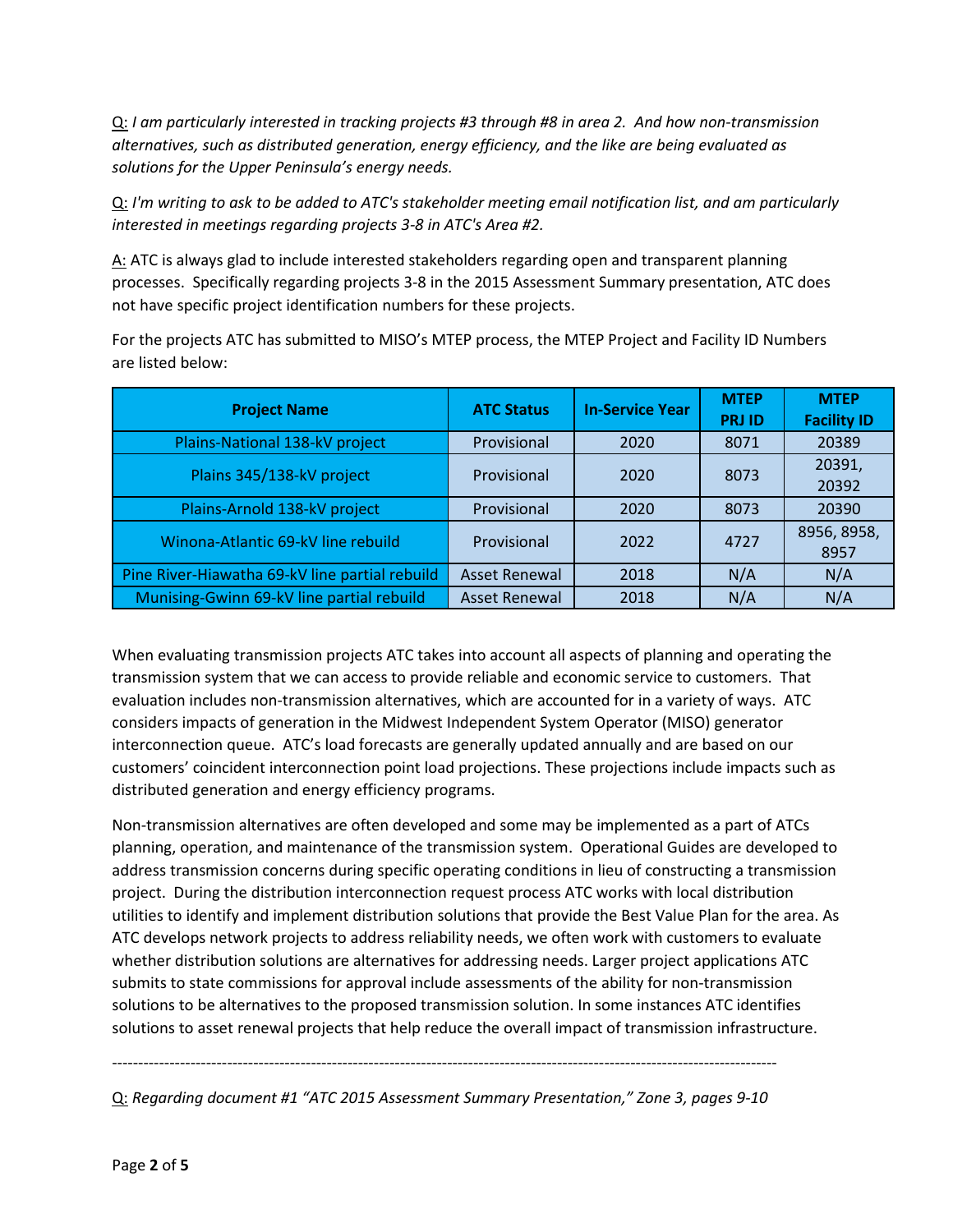*Please send us the PSC docket number for project #9," Boscobel-Lone Rock 69 kV line rebuild." We are interested in the most recent cost-benefit and reliability analysis conducted on this project. Include description of costs for proposed work with enough itemization to see separate expenses contributing to the total cost. Please provide documentation showing the non-transmission alternatives that have been considered if they differ from or are lacking in materials submitted to the docket.* 

A: All available public information pertaining to the Boscobel-Lone Rock 69 kV line rebuild is posted on the Wisconsin Public Service Commission website using the following link and searching for docket number 137-CE-181.

http://psc.wi.gov/apps35/ERF\_search/default.aspx

-------------------------------------------------------------------------------------------------------------------------------

Q: *Regarding document #4, "ATC 2015 Economic Planning Study Results," Page 7.* 

*We would like more information about the "676 Distributed EE and DR Resources" that ATC has incorporated into the company's economic and reliability planning assumptions. No link is provided and a large number of documents match these terms when searching MISO's library. We are interested in the estimated amounts of each resource with their geographical locations to better understand how the inclusions are affecting modeling.* 

A: A publicly available presentation regarding the modeling of Distributed Energy Efficiency and Demand Resources is on the ATC Economic Planning website using the link below.

http://www.atc10yearplan.com/wp-content/uploads/2014/03/5-ATC-Distributed-Resources.pdf

ATCs modeling references an EEI 2009 Special Report "FERC on SmartGrid" scenarios, which can be found using the link below.

http://www.ferc.gov/industries/electric/indus-act/demand-response/dr-potential/assessment.asp

-------------------------------------------------------------------------------------------------------------------------------

Q: *Regarding document #4, " ATC 2015 Economic Planning Study Results, " Page 8.* 

*Should you get around to correcting the MTEP16 futures chart with the energy and demand figures and headings updated, please provide us a copy.* 

Q: *Please explain why the low growth future has a higher growth rate as compared to the growth rate in the high growth future. (I believe we discussed an error in gas prices in these futures during the last Stakeholder meeting).* 

A: ATC has updated the presentation and posted it to the website.

-------------------------------------------------------------------------------------------------------------------------------

Q: *It is our desire that ATC provide the opportunity to have face-to-face discussion when sharing the 2016 TYA preliminary needs and solutions in the first quarter and second quarter 2016, respectively.*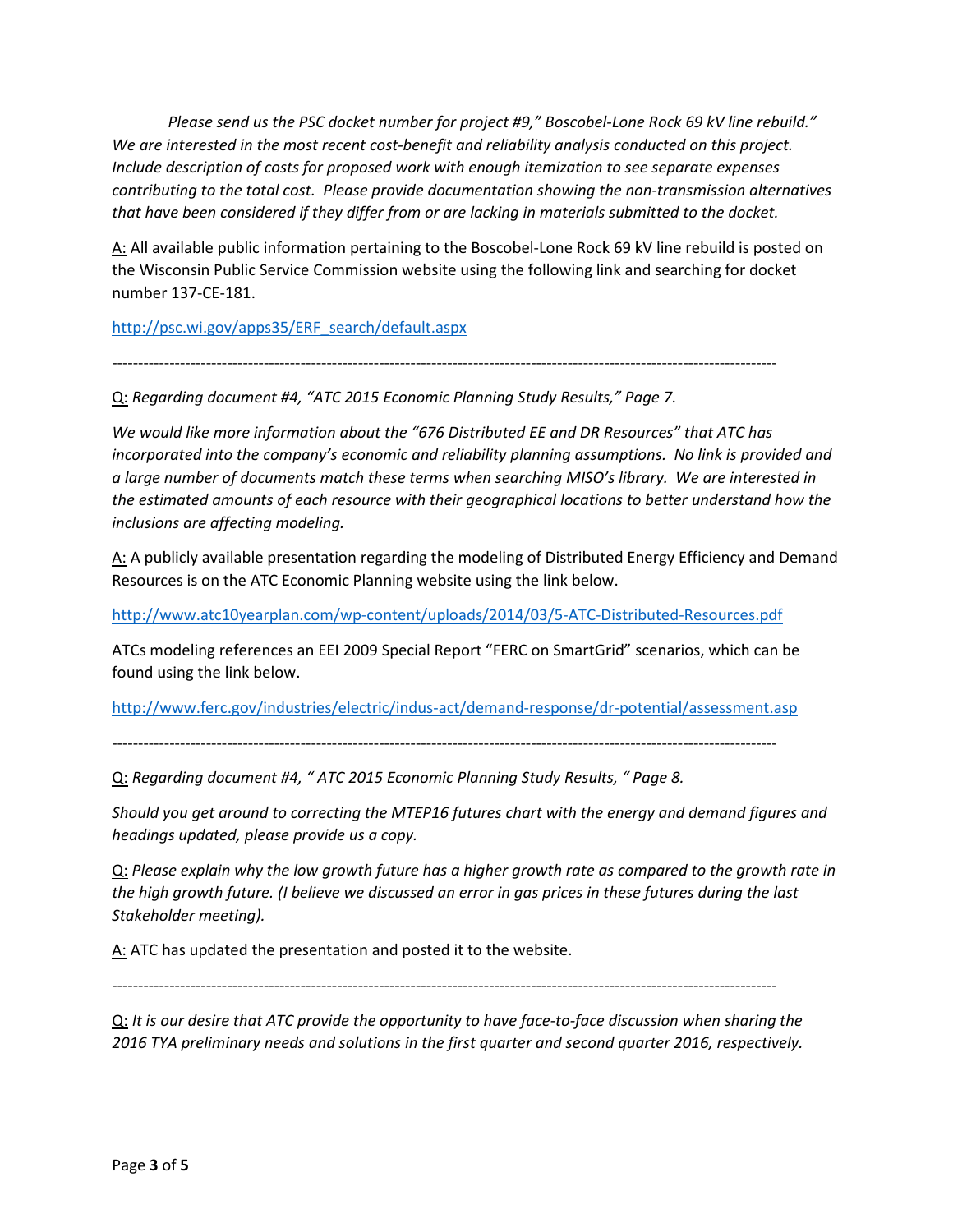A: Thank you for the feedback. We will seek to make upcoming meetings regarding the 2016 TYA preliminary needs and solutions in person/webcast. Both meetings are now expected to occur in the second quarter.

-------------------------------------------------------------------------------------------------------------------------------

Q: *In addition, it would be helpful to get the information listed below, early in the planning process, to facilitate a discussion of non-transmission alternatives:* 

- *Model Year and case that the transmission need appears (e.g., 2020SUM)*
- *Limiting Element (Name and kV)*
- *TPL Contingency type (P1, P6, voltage issues, etc. and please continue to identify where there is a P1 with prior maintenance (Thanks!!))*
- *Contingency MVA for thermal with comparison to MVA rating and/or voltage issue (value)*
- *Estimated load shed needed to resolve each violation*
- *Estimated duration and frequency of violation occurring*

A: ATC plans to include some of this information in the preliminary needs and solutions presentation at a future meeting.

-------------------------------------------------------------------------------------------------------------------------------

Q: *As we discussed, the siting of generation in the MISO Clean Power Plan (CPP) futures has a significant impact on future congestion resulting from PROMOD analyses. For this reason, we encourage ATC to put more focus on the MISO Business As Usual, Low Demand, and High Demand Futures rather than the Regional Clean Power Plan Compliance and Sub-Regional Clean Power Plan Compliance futures.* 

A: Thank you for the feedback. Part of ATC's economic planning practices is to carefully consider economically justified projects based on a variety of different futures.

-------------------------------------------------------------------------------------------------------------------------------

Q: *We also recommend that the Janesville 138kV area be re-evaluated in ATC's 2016 Economic Planning Study to consider more precise modeling information associated with the proposed Riverside generation.*

A: ATC economic planning will fully coordinate with all studies in the Janesville area pertaining to potential reliability needs for the proposed Riverside generation.

-------------------------------------------------------------------------------------------------------------------------------

Q: *Does ATC have a target benefit/cost ratio used to evaluate whether an economic planning project is reasonable to pursue? Is there any weight given to different futures based upon some determination of likelihood when evaluating projects?*

A: ATC economic planning tests potential projects against each of the futures and only further pursues economically justified projects if they are successful in most of the futures. The objective is to identify projects that are robust across a range of plausible futures.

-------------------------------------------------------------------------------------------------------------------------------